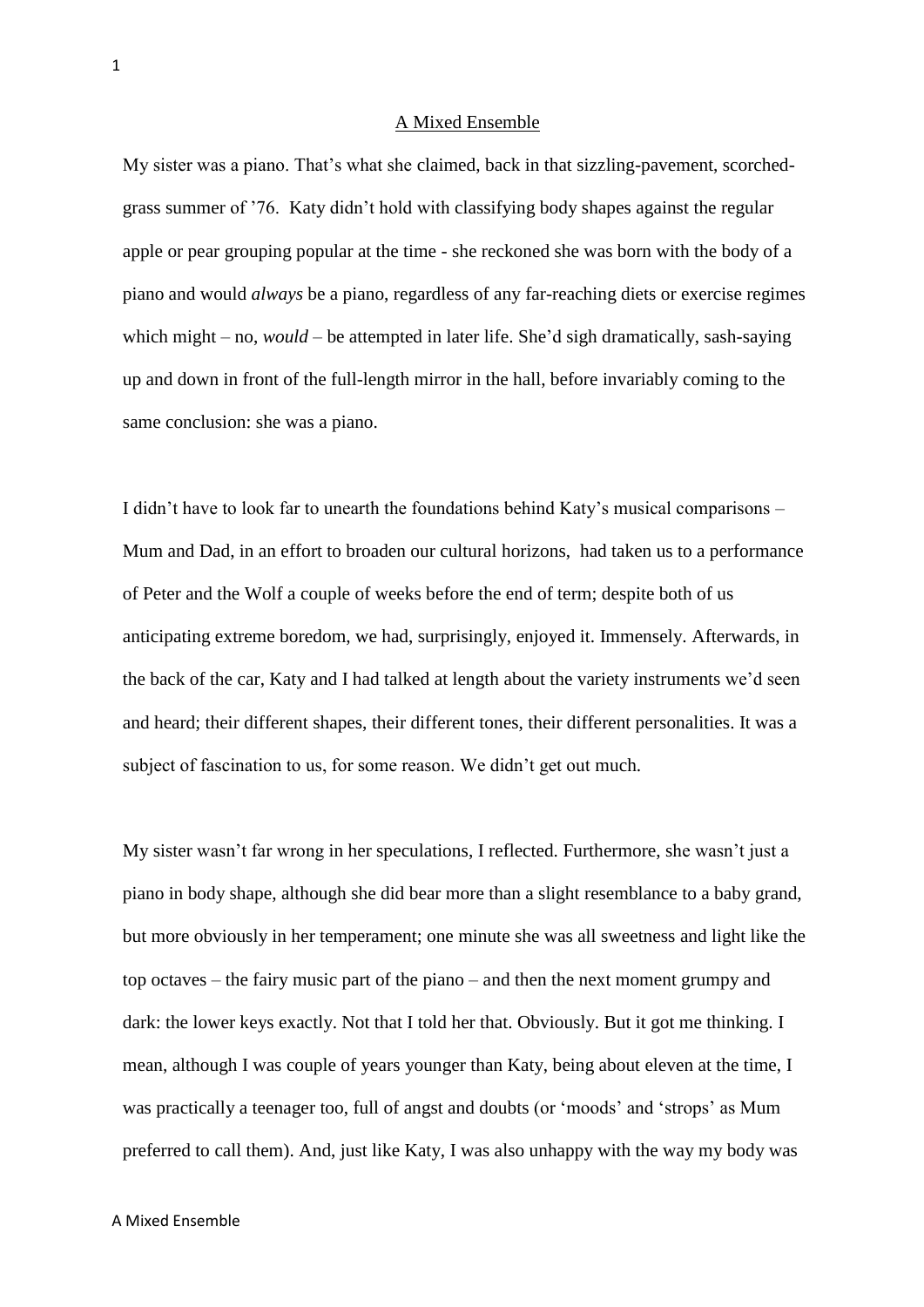evolving into adulthood. Or *not* evolving in my case, my body shape having been the same since I'd unceremoniously left toddlerhood behind, many years previously. Also, you have to remember we were products of our times; basically, there was absolutely no reassurance to be had by growing up in the seventies. No, heavily influenced by the well-endowed likes of Farrah Fawcett, Debbie Harry and Kate Bush strutting their stuff across TV, I imagine that most females – and particularly easily-impressed pubescents such as my sister and I found themselves sadly lacking in the body-shape department.

Not that Katy and I were similar in stature. By no means. Unlike her, I didn't possess the curves and volume of a Steinway grand, more's the pity; no, I had the dubious qualities of a long, skinny wind instrument. "An oboe," Katy had said one day, after thoughtfully looking me over, her head on one side. "Weedy and unremarkable." I didn't bother her for any more information. It really wasn't necessary.

Anyway, the upshot was that during that summer, other people's physiques became a bit of an obsession with us. Well, in fairness, we didn't have anything more interesting to do. Faced with the long summer holidays which, for most kids seemed to be something of a relief, we, instead, looked forward to pure and unadultered boredom. For the whole six weeks. No exotic holidays abroad for us, oh no. We were far from being that sort of family, as was any family that we knew, to be fair. Yes, too old to be 'babysat' by our Nan, yet apparently not of an age to be left unsupervised in our own home – where, at least, we could've watched TV or listened to music – we were forced to 'play out'. (Which, looking back now, was almost certainly more hazardous than staying indoors. But still, what did we, or Mum and Dad for that matter, know of strangers in raincoats or smiling men offering puppies back then?)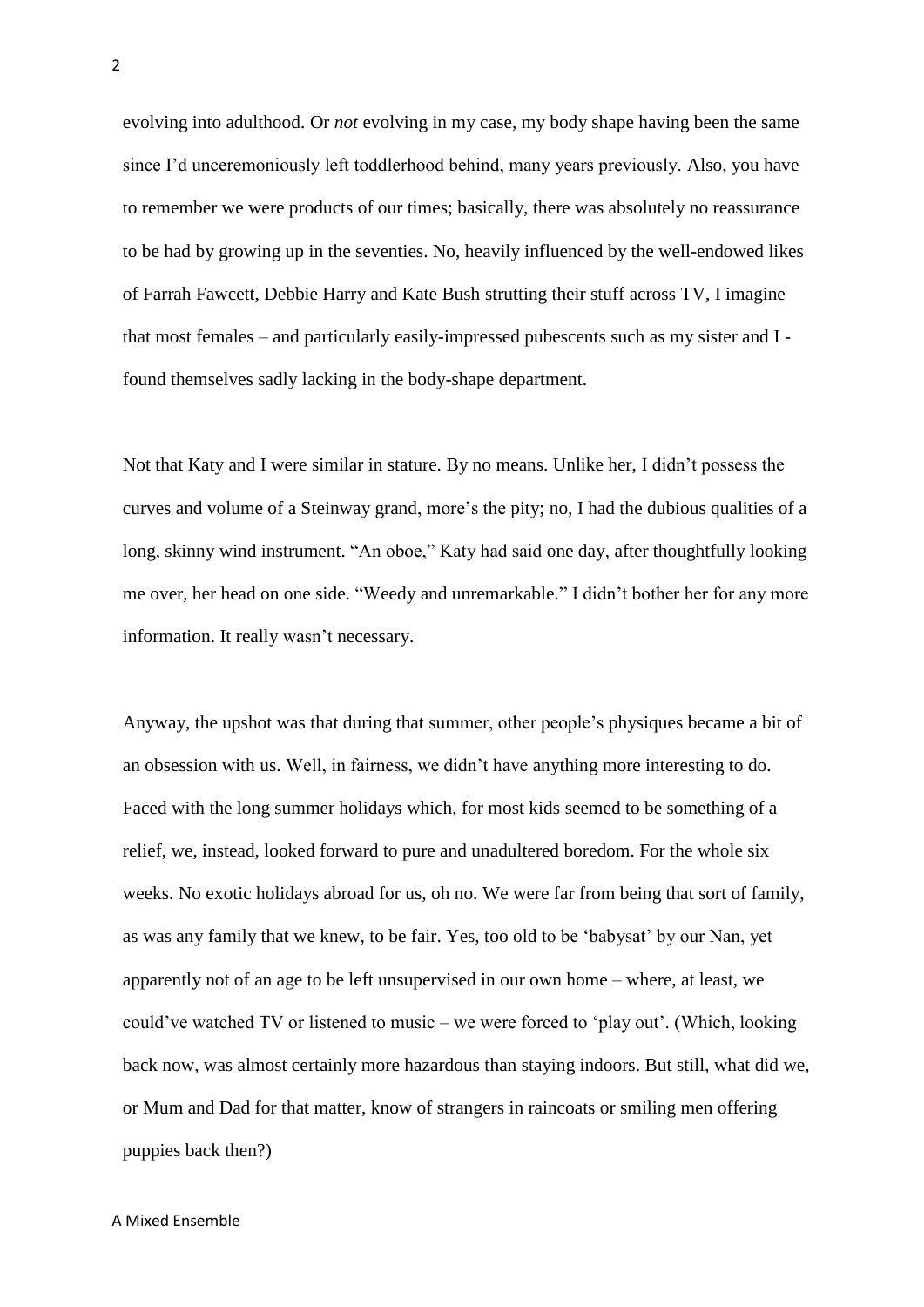Anyway, there we were, resigned to hanging around the streets every week day from nine until four, when Mum returned from working at the local care home to let us back in the house. Day after day, rain or shine. And that particular summer it was most definitely the latter, as I've said before (which I suppose was somewhat of a blessing). That was our summer, outside in the glorious heat with the streets as our oyster - our very own adventure playground. Or not.

So, on the first day of the holidays, sitting on the low front wall of our terraced house, we were, once again, discussing our favourite subject. I think Katy's previous piano and oboe comments were weighing on both of our minds.

"It's a minefield," my sister moaned, swinging her legs gently back and forth in a motion which was both repetitive and annoying. "I mean, you could be the kind of person who does loads of PE and Games, eats hardly any sweets and cakes and you could STILL turn out like… well, like…" She stopped, looking around her, seemingly lost for words. "A heffalump?" I offered, helpfully.

Katy sighed and shook her head. "No. Not that. You know heffalumps aren't real, Susie. No, I mean like… Mrs Peterson!" She gestured triumphantly to our portly neighbour, who was just coming out of her house across the road, shopping bag in hand and smiling broadly.

I couldn't help laughing at this, but I tried to turn it into a cough, not wanting to offend the elderly lady – if she could hear me, that is - as she'd always been kind to us. But Katy did have a point, I suppose. I spoke softly. "Ye-ess. Though I'm not sure Mrs Peterson does an awful lot of PE, to be honest. Still…"

I was interrupted by our neighbour's cheery call. "Morning girls – lovely day!" I just smiled at the elderly lady, not wanting to risk laughing again, but Katy grinned back, all dimples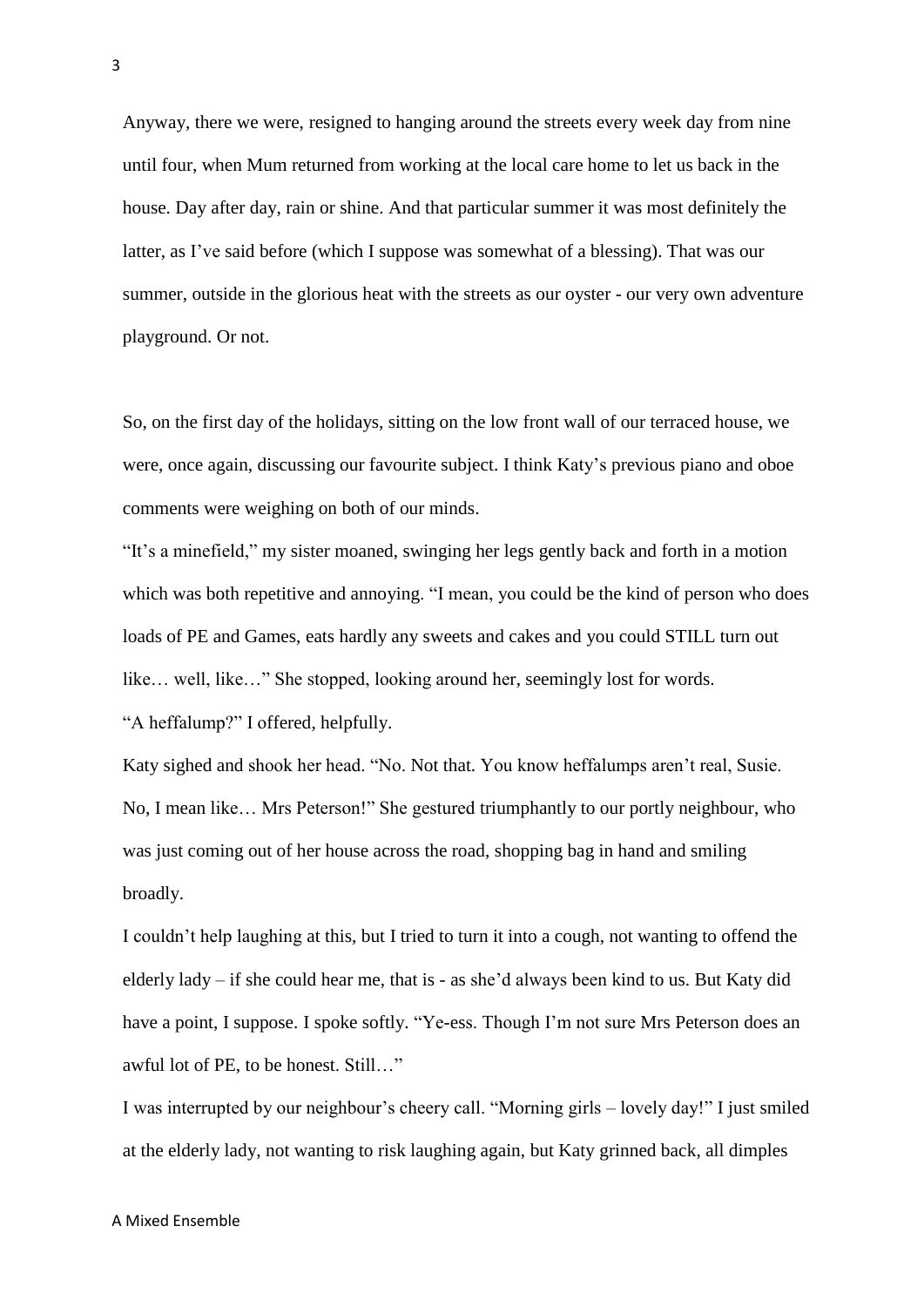and teeth. "Are you off to the shop, Mrs Peterson; would you like us to come and help you carry your shopping?"

Huh? What was Katy playing at? I raised my eyebrows; this was far from the sort of summer holiday I'd envisaged, helping elderly neighbours lug heavy foodstuffs around and listening to tales of the 'olden days'. Not at all. I frowned suspiciously at my sister; did she think there was a chance of wrangling some money out of Mrs Peterson, for her efforts? Or sweets? Was that why she was being so unnaturally helpful? Could be… Anyhow, it was too late to have it out with her; Katy was already sliding from the wall and, worse still, tugging me down with her. Marvellous.

Mrs Peterson smiled at us both, passing me the shopping bag and then linking her arm with Katy's. "That's very kind of you, girls – it's always nice to have your company, you know. Makes me feel young again."

As we walked slowly down our street, presumably heading for the small Co-op about a mile away, Mrs Peterson looked round at me, inquisitively. "So, young Susie – what's the joke?" I stared back at her, confused. Joke? What joke? Then I suddenly remembered how I'd been laughing as Mrs P was coming out of her house. Blast – she'd obviously realised something was afoot. I felt my cheeks start to redden, and I began to chew my lip. Just as I was about to stammer something, anything – who knows what might have come out - Katy butted in. "Oh yeah, that's right; we were just talking about how people are like instruments in an orchestra. In their shapes, I mean. Like, I'm a piano."

I breathed a sigh of relief as Mrs P turned her attention back to my sister. "A piano, eh? Well, you've certainly got an important part to play then; you'll be the one taking the lead in the concertos."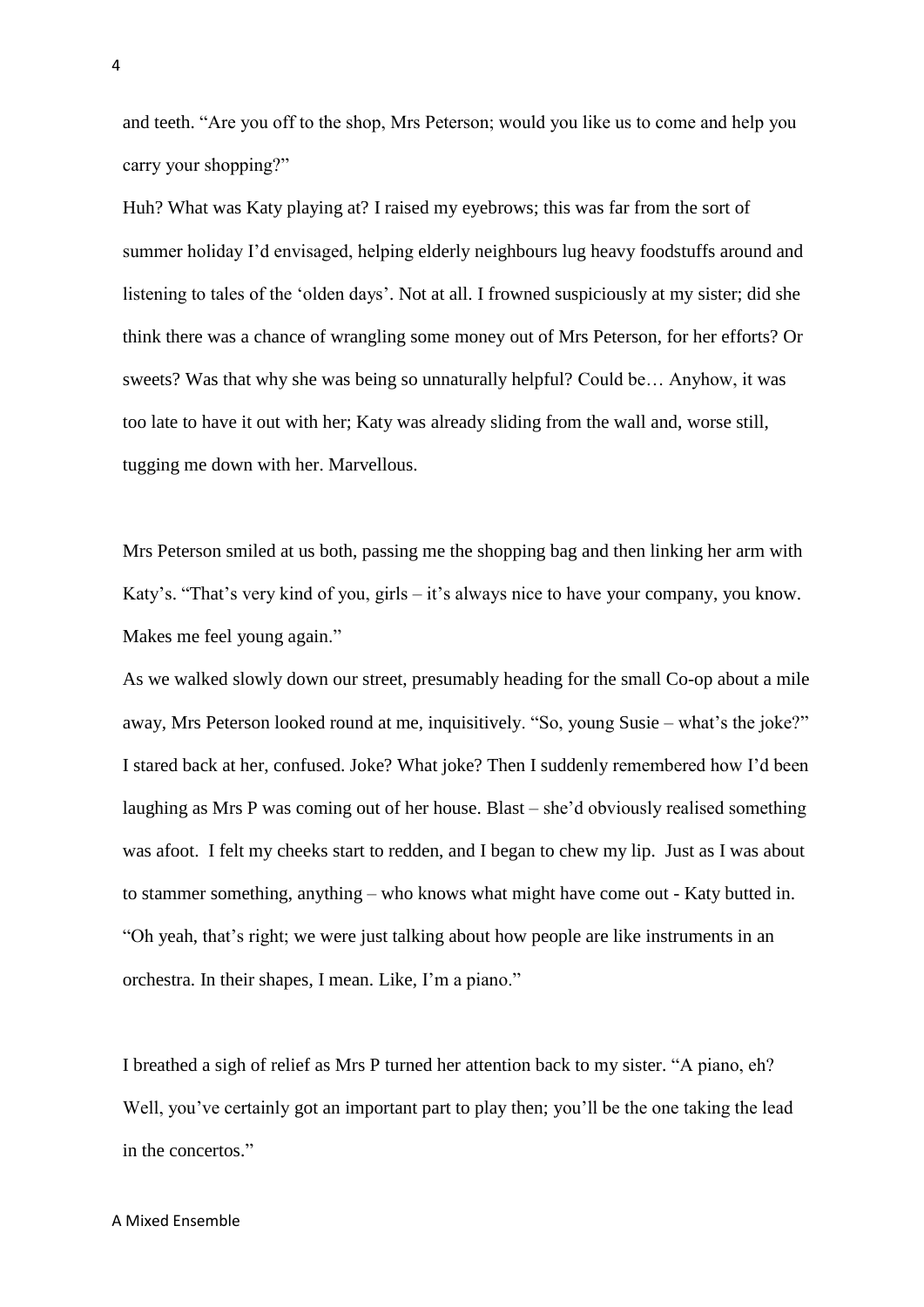Feeling my face cooling down now, I nevertheless rolled my eyes. Trust Katy to score a starring role in her fantasy musical parallels! That was just typical of her.

But Mrs P was still talking. "Of course, you wouldn't be playing all the time though, dear. Not when the orchestra was performing a symphony, say, or a piece of music written before the piano was invented. No, then you'd have to take a back seat."

Katy shrugged. "No worries, that's fine. A flash of brilliance – that's me!" She grinned up at Mrs Peterson. "So, if you were a musical instrument, which one do you think you'd be, Mrs P?"

I held my breath. Would the old lady be upset by the question; could it be thought to be impertinent? After all, you didn't always know what was considered impolite with the older generation. Would Mrs P think Katy rude?

It seemed not. "Well, I can safely say that's something I've never been asked!" Mrs Peterson thought for a little while as we ambled along companionably. "Um, well, I think I'd have to say a… tuba. Yes, that's it. A tuba."

Despite myself, I was interested. "How come, Mrs P? Why a tuba?"

Mrs P laughed and gestured down at herself. "Isn't it obvious, dear? Well, quite apart from the fact that we both have big tummies, also I'm like the tuba in that when I play, I play triumphantly and loudly. But don't play all the time; no, only sometimes - in between, I'd be resting, with my feet up and a cup of tea." She smiled, seemingly happy with her choice. I nodded. What she said made sense. Old people couldn't be on the go all the time – everyone knew that – and, likewise, tubas didn't play throughout the whole of a piece of music, not like violins or cellos, say. Yes, Mrs P was definitely a tuba, without doubt.

We passed the middle of our street, where a pair of semi-detached houses stuck out like shiny-new dentures against the yellowing backdrop of the terraces. Dad had once told me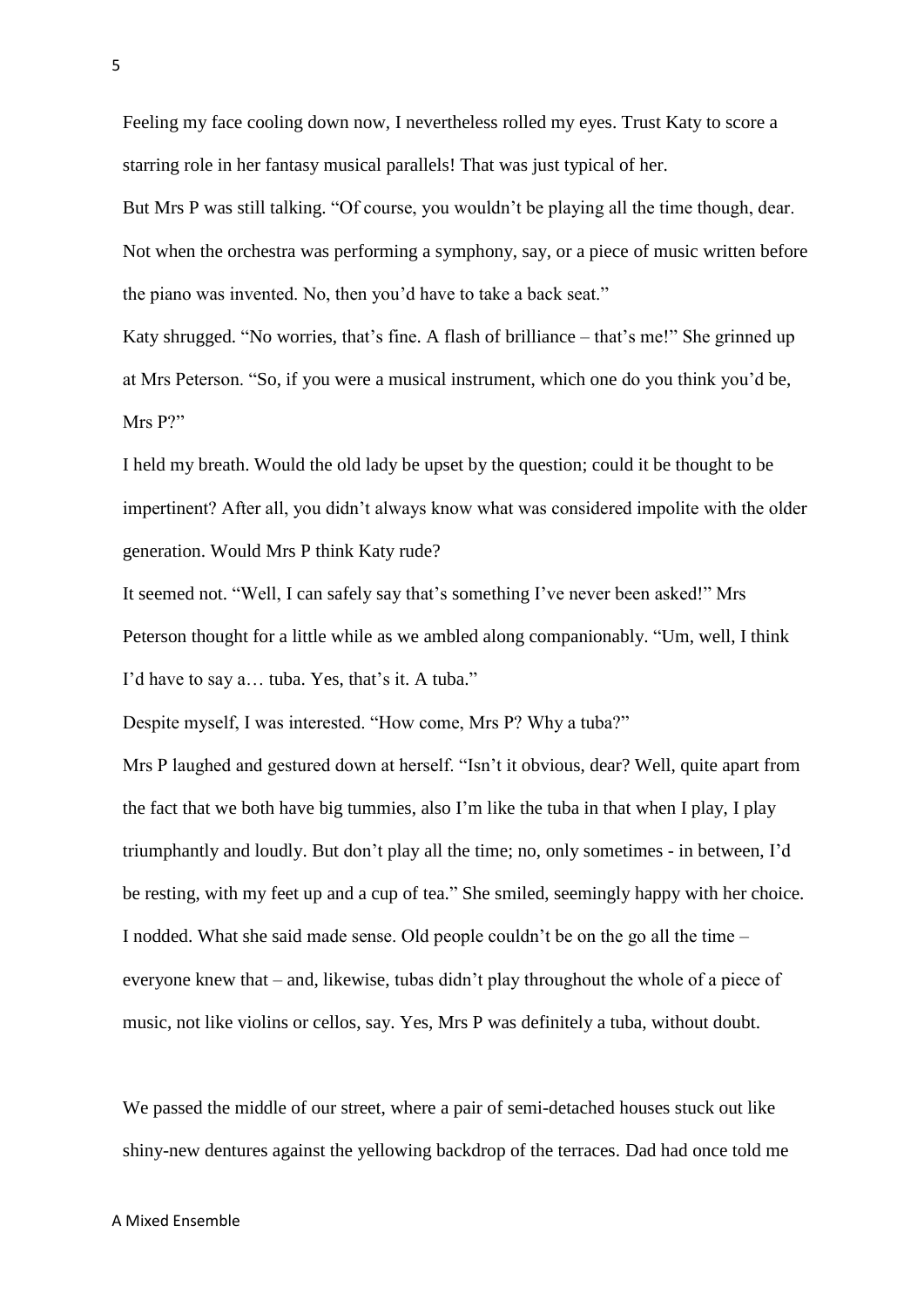that a bomb had struck the houses that had previously existed at that spot, in WW2, flattening them right down to the ground. Luckily, the families who lived there had been safe down in their Anderson shelter. Oblivious of their homelessness until they'd emerged hours later, apparently. Then, after the war, the government had commissioned new houses on the same plot. Just the two. I indicated the left one. "What about Mr and Mrs Richards – which instruments would they be?"

Katy's reaction was immediate. "Definitely a pair of double basses; kind of solemn and serious, and…" She paused, frowning over at the house as if for inspiration.

"Upstanding?" suggested Mrs P, her head to one side.

Katy's face uncreased and she nodded vigorously. "That's it! The kind of people you can rely on in an emergency, you know, like when they organised posters and a search party when Number 33's dog went missing."

"And they found him too," I put in. "Yes. Ok, but Mr Willoughby wouldn't be a double bass, even though he's right next door to the Richards. He'd be more of one of those instruments that isn't always in the orchestra; one that makes a special appearance every now and again."

"That's because he works in London," added Mrs P. "You know, the reason why he's not around a lot? You only really see him at the weekends. Lovely man, though. So he'd be something like the harp, then, possibly?"

I nodded. "Yep – or maybe even those great big drums that they only put in the really powerful, loud pieces of music."

"Timpani," said Katy smugly.

But Mrs P's thoughts had moved on. As we reached the zebra crossing at the end of our street – with not a car or bike in sight, incidentally – she pulled us both to a sudden and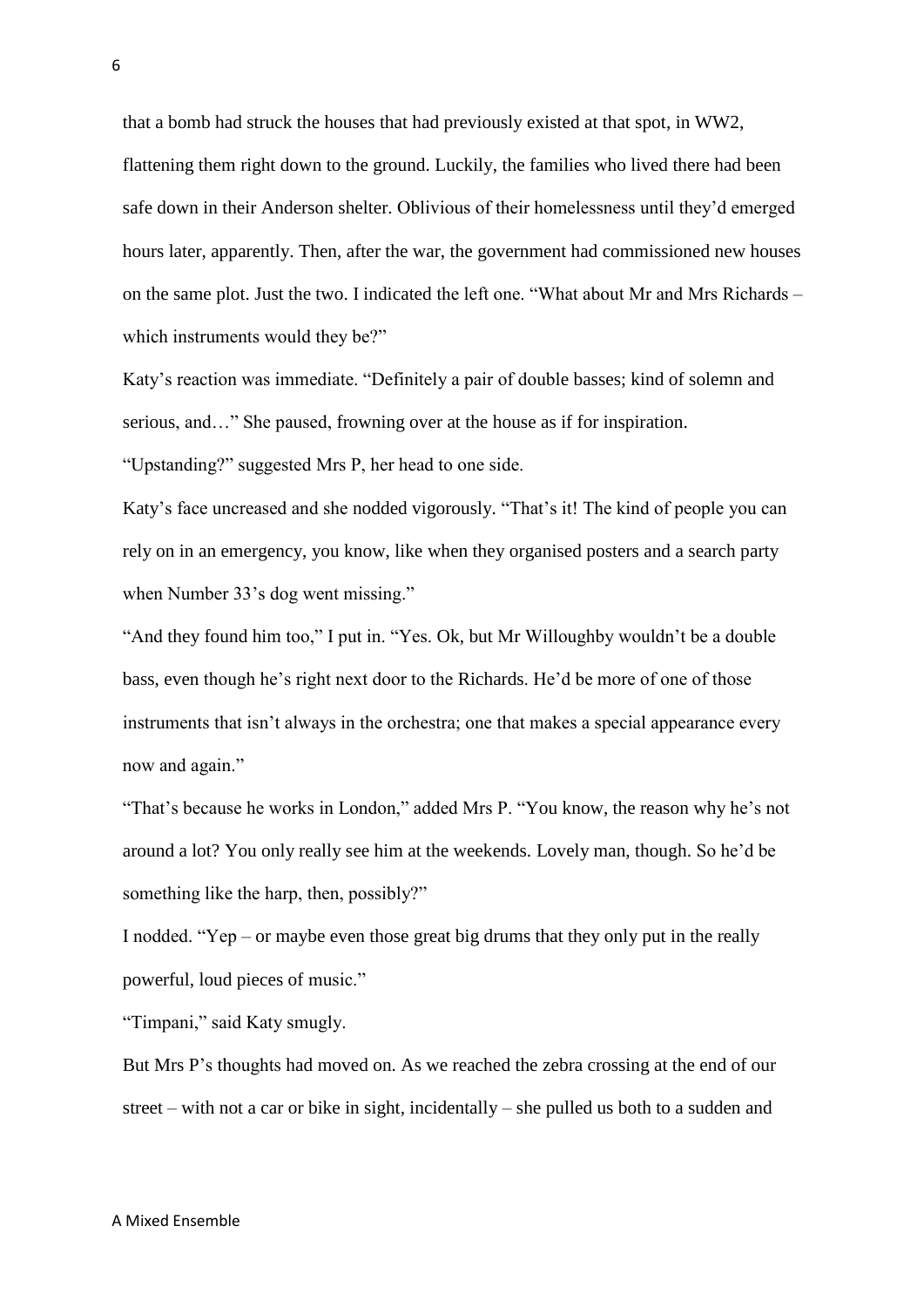dramatic standstill on the kerb edge. Paused, peering left then right. Then frowned. "Of course, the really tricky one would be Miss Pennington at Number 16."

Despite my discomfort in her surprisingly firm old-lady-clamp, I had to agree. "Yes: very tricky."

"Nah – she's easy," shouted back Katy, having managed to wriggly free and now half-way across the road. "Surely she'd just be an ordinary, everyday instrument; there's nothing special about her, is there?"

Mrs P turned bright red and seemed somehow to increase in size, a little like a balloon inflating at a rapid and nearly-popping speed. "Nothing special!" she spluttered, practically dragging me over to join Katy on the pavement. "Nothing special! The woman's a saint, I tell you!"

Really? I thought about Miss Pennington, living with her mother and a couple of cats, working part-time in the local newsagents. She was always friendly to us, and I'd never heard her raise her voice to anyone, not even the really cheeky kids in our street, but I really couldn't see anything unique about her, let alone saintly. "She is?"

Mrs P nodded, causing her many-tiered jelly chins to wobble violently. "Why yes – doesn't she care for her poor arthritic Mother all by herself, while keeping down a job too? And the work she does for the church; who do you suppose organises all the fetes and jumble sales for charity? Miss Pennington, that's who! In addition to manning the lines for the Samaritans, though I shouldn't be telling you that; confidential it's supposed to be." She paused for breath, panting loudly.

Katy and I stared at the elderly lady, both of us momentarily speechless. I was impressed, not only by the accomplishments of Miss Pennington, but also by the ferocity of Mrs P's terrier-like defence of her. I squeezed the old lady's arm, hoping she wouldn't stay angry for long. "Sorry – we didn't know she did all that."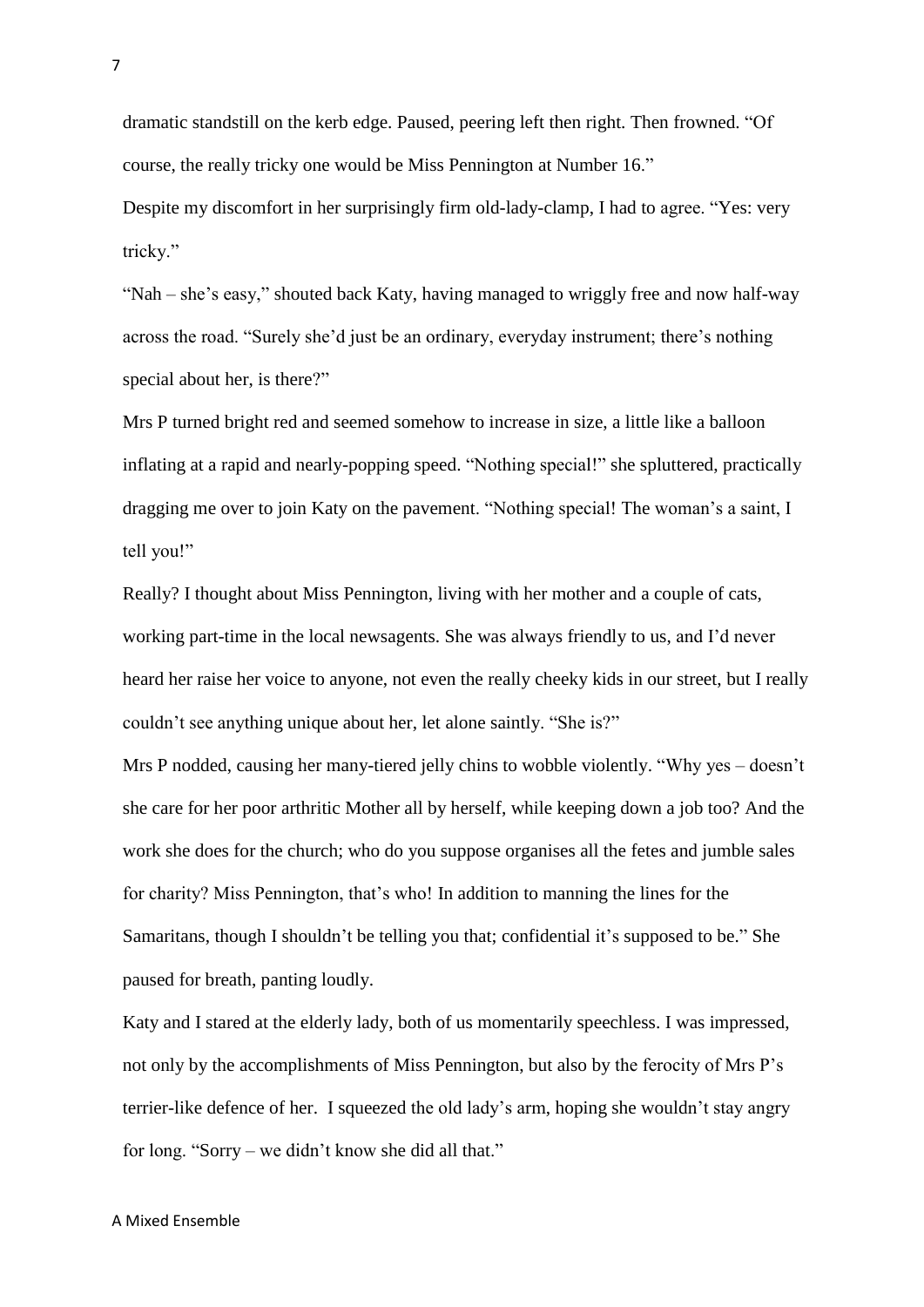Mrs P gave a long sigh, the storm evidently over. "Well of course you didn't, my dear, that's how saints work, don't they? It's like the Good Fairy or, or Santa Claus, for example; you never witness these characters in action, you just see the results of what they achieve. Besides, Miss Pennington isn't one to blow her own trumpet, after all."' Katy looked up. "Trumpet? Well, I suppose she *could* be a trumpet, even though she doesn't blow her own. You don't get many trumpets in the orchestra, do you? Just a few?" I considered this. "No, I s'pose not. Two, maybe." Then I shook my head - I'd made my mind up. "But she isn't a trumpet – that's not right for her. No, she's one of those instruments that's always there when you need it, not loud and in your face, but steady. Reliable. So… a cello, perhaps, or a flute."

Both Mrs P and Katy turned to face me and I watched them, waiting for their responses. Mrs P was nodding and Katy's eyes widened as she seemed to come to some sort of a verdict. "You know what, she's not a cello or even a flute; I reckon she's an oboe, like you!"

An oboe. I thought about it. Ok. That was reasonable. Miss Pennington. Me. Both oboes. So… maybe an oboe wasn't such a non-instrument as I'd previously assumed? Maybe it had more importance than I'd thought? Having taken Katy's classification of me as an oboe as an insult, I now re-considered my opinion. After all, if Miss Pennington was an oboe, it had to be important. She did so many good things that it would be impossible not to be. Being an oboe was obviously to be desired. It couldn't not be.

I smiled at my sister; it was a smile that, once it had started, kept growing and growing. "Well, oboes are obviously more important than we all thought they were, then. Much more." I was going to stick out my tongue at her but then thought it wasn't something that an oboe would do. Or Miss Pennington, for that matter. So, instead, I contented myself with